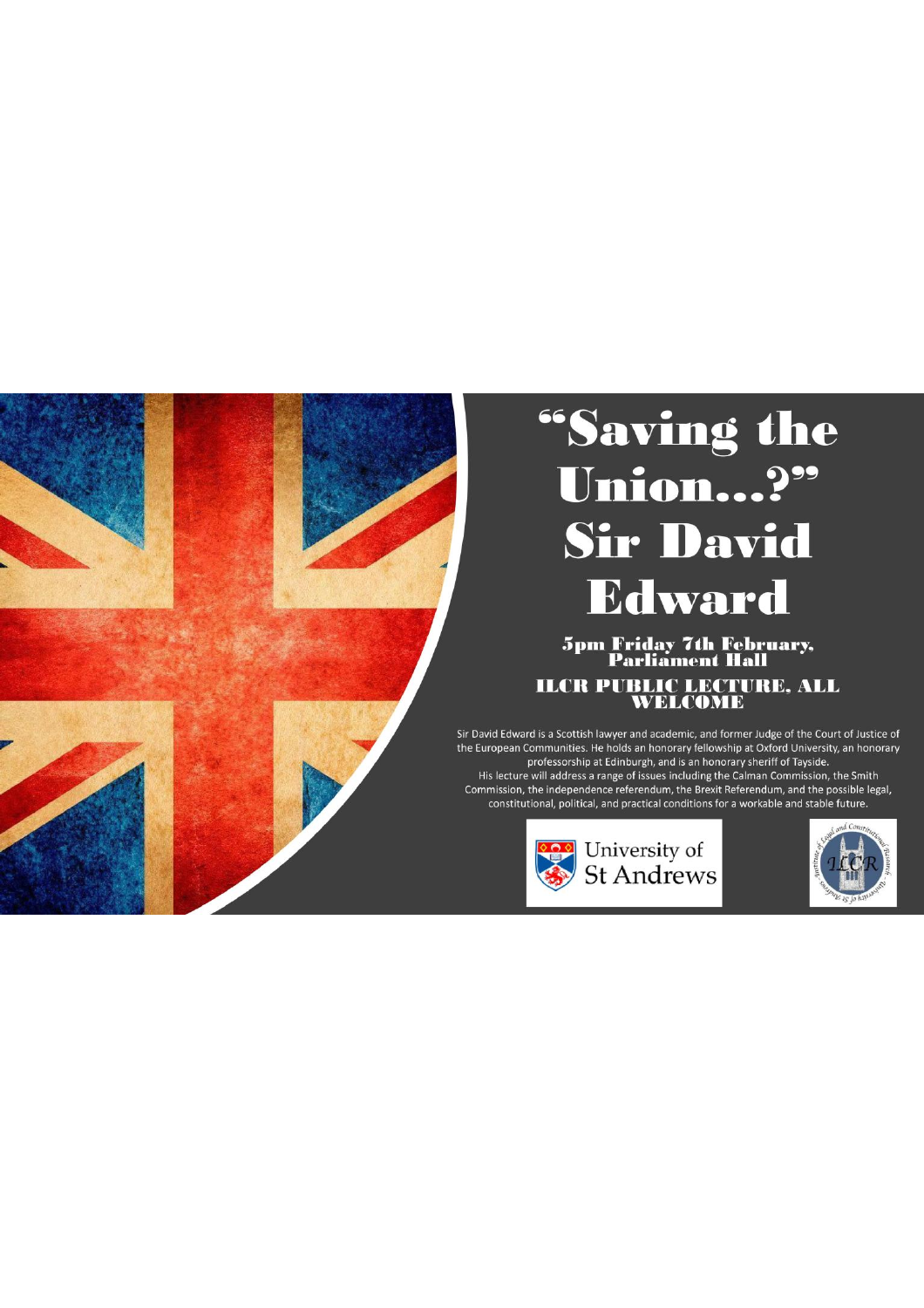## SUBJECT TO REVISION

#### INSTITUTE OF LEGAL AND CONSTITUTIONAL RESEARCH

### UNIVERSITY OF ST ANDREWS

7TH February 2020

#### DAVID EDWARD

Tam Dalyell, of blessed memory, predicted that devolution and the creation of a Scottish Parliament was "a motorway that would lead to the demand for independence, with no exit points along the way". George Robertson – happily still with us - said that devolution would "kill the SNP stone dead". So far, Tam has proved the more reliable prophet. So there are those – notably Gordon Brown - who believe that urgent steps must be taken to "save the Union".

By contrast, there are those – amongst them, apparently, the present Government in London - who believe that nothing need be done; that, given time, the SNP will lose credibility; that the dangers and disadvantages of life outside the Union will become ever more apparent; and that the devolution settlement is perfectly sound and stable as it is. They may be right. But what if they are not?

Are we on a motorway that leads inexorably to independence, or is there still an exit point along the way? More concretely, is there a workable basis on which a stable relationship can be established between, on the one hand, the Scottish Parliament and Government and, on the other, and the Parliament and Government of the UK?

Let me say at once that I am neither a nationalist nor a committed Unionist (as I used to be) – I have become ambivalent. So, I don't argue from either viewpoint.

I'm afraid that we have got beyond a point at which purely political solutions will suffice. We can urge Westminster and Holyrood to treat each other with respect, but they don't. We can urge them to work together in Joint Ministerial Committees, but this presupposes a willingness to *work* together, otherwise the Committees become no more than a talking shop (words used by the former First Minister of Wales).

The arguments to and fro are admirably summarised by the Public Administration and Constitutional Affairs Committee of the House of Commons in their Report entitled "Devolution and Exiting the EU: reconciling differences and building strong relationships".<sup>1</sup> Sadly, the Report ends up with many recommendations as to what people "should" do, in spite of all that we know about what they are likely to do.

<sup>&</sup>lt;sup>1</sup> Eighth Report of Session 2017-19, HC 1485.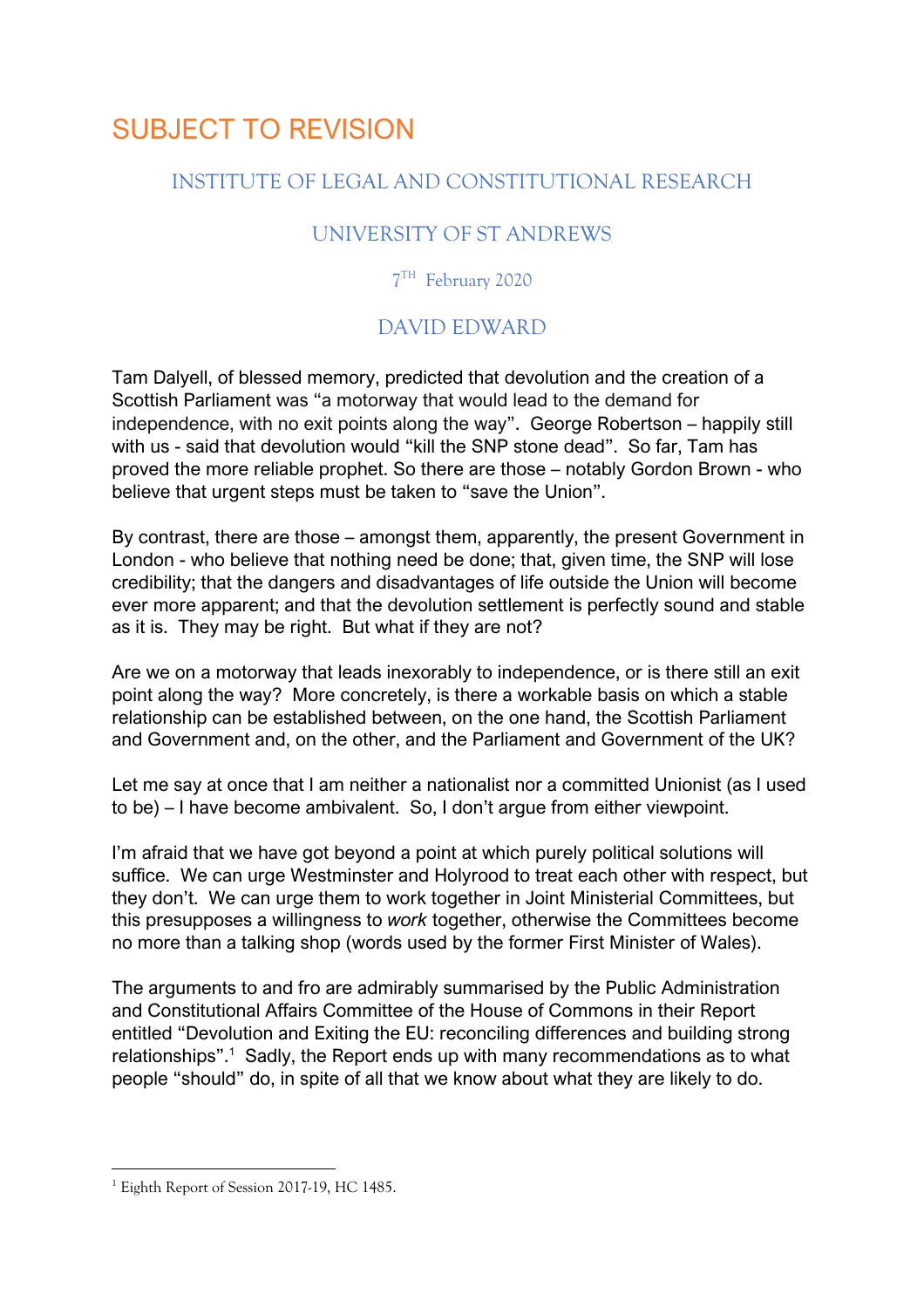As to what might be done, there are those who argue for a form of federalism. I don't personally find this helpful, for several reasons:

First, as a strongly unionist Professor of Constitutional Law put it, away back in 1910:

There is a great danger of our being enslaved by the poverty of our political vocabulary. The term 'Federalism' is put to such new and alien uses as to darken counsel and confuse thought"2

Second, there are many types of federation – United States, Canada, Switzerland, Germany – all 'federal' and very unlike in origin, conception and working. For myself, I prefer the approach of Madison, the father – or at least the principal author - of the US Constitution, writing towards the end of his life:

The more the political system of the United States is fairly examined, the more necessary it will be found, to abandon the abstract and technical modes of expounding and designating its character, and to view it as laid down in the charter which constitutes it, as a system hitherto without a model; as neither a simple or a consolidated Government altogether confederate ; and therefore not to be explained so as to make it either, but to be explained and designated, according to the actual division and distribution of political power on the face of the instrument"3

In other words, the relevant question is, what powers are to be allocated where? And how is their exercise to be controlled?

Third, working federalism implies some degree of uniformity of the component units – not, of course, complete uniformity of size, wealth, or influence – but not such vast disparity as there is between England, Scotland, Wales and Northern Ireland. In particular, the position of Northern Ireland requires special consideration and special treatment

In other working federations, disparities in size, wealth and influence tend to be ironed out – though not totally eliminated – by the number of component units. It would be unrealistic to treat the regions of England as if they were on a par with Scotland, Wales and Northern Ireland – quite apart from the clear evidence that there is no appetite for such treatment (important as it may be to satisfy their grievances in other ways). In short, as Professor Wyn Jones put it in his evidence to the House of Commons Committee,

The position of England within the UK constitution is the elephant in the room that we constantly ignore.<sup>4</sup>

<sup>2</sup> J.H. Morgan (Professor of Constitutional Law at UCL) in *The New Irish Constitution – An Exposition and Some of the Arguments*,1912, republished by Kennikat Press, Fort Washington NY, 1971, p. 3.

<sup>3</sup> James Madison, *Notes on Nullification,* December 1834 (completing the abbreviations in the original), in

*The Writings of James Madison*. ed. Gaillard Hunt, GP Putnam's Sons, New York & London, Vol. IX, p. 599-600. 4 Report, paragraph 69.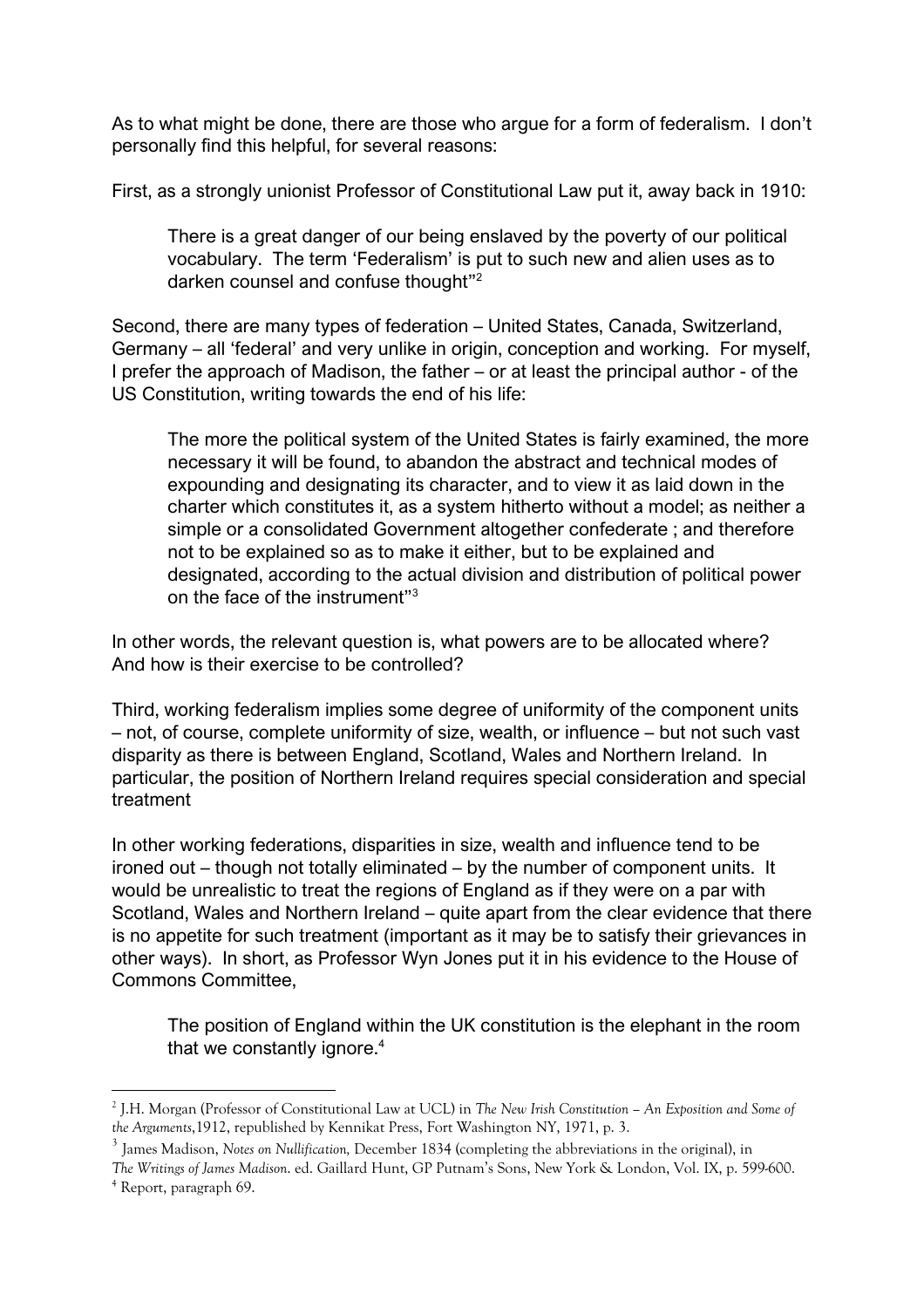Fourth, there is no evidence of an appetite in England for the creation of a Parliament of England separate from the Parliament at Westminster. So long as the Parliament at Westminster remains the Parliament of the UK, the members from Wales, Scotland and Northern Ireland – even if they were all to vote in the same way – could almost always be outvoted by the members from England or a working majority of them. This disparity has been aggravated by the reduction in the number of members from Wales and Scotland since devolution, though there are other justifications for that. And English Votes for English Laws (EVEL) doesn't seem to work harmoniously either

Fifth, a federal-type "Senate of the Regions" – replacing the House of Lords - would inevitably suffer from the same disparities, even if it might help in other respects to ensure the continuity of the Union.

Having said all that, I don't say that we can't learn from the experience of federal systems and institutions elsewhere. Ideally, a federal instrument will seek to strike a balance between certainty through a clear definition of constitutional competences and the flexibility which comes from avoiding excessive precision.<sup>5</sup> From this point of view, the allocation of powers in the Scotland Act 1998 seems in many ways to strike a reasonable balance between certainty and flexibility. Nevertheless, as the call to save the Union shows, something more fundamental is lacking.

The problem, so it seems to me, lies in the unqualified claim to supremacy of the Westminster Parliament that lies at the heart of the Scotland Act in Section 28. After empowering the Scottish Parliament to legislate, the Act provides that

This section does not affect the power of the Parliament of the United Kingdom to make laws for Scotland<sup>6</sup>.

Before discussing what this means in practice, and the effect of the so-called Sewel Convention, it is worth looking at the history of Westminster's claim to supremacy. It has had some beneficial and some unhappy consequences, of which the first was the loss of the American colonies.

Amongst the complaints of the American colonists set out in the Declaration of Independence (1776) was that the King

Has combined with others to subject us to a jurisdiction foreign to our constitution, and unacknowledged by our laws, giving his Assent to their Acts of pretended legislation:

For suspending our own Legislatures and declaring themselves invested with power to legislate for us in all cases whatsoever.

………

<sup>5</sup> D.A.O. Edward and R.C. Lane in "European Union and the Canadian Experience" in (1985) 5 Yearbook of European Law, Oxford 1986, p.4 (passage written by Robert Lane).  $6$  Section 28(7).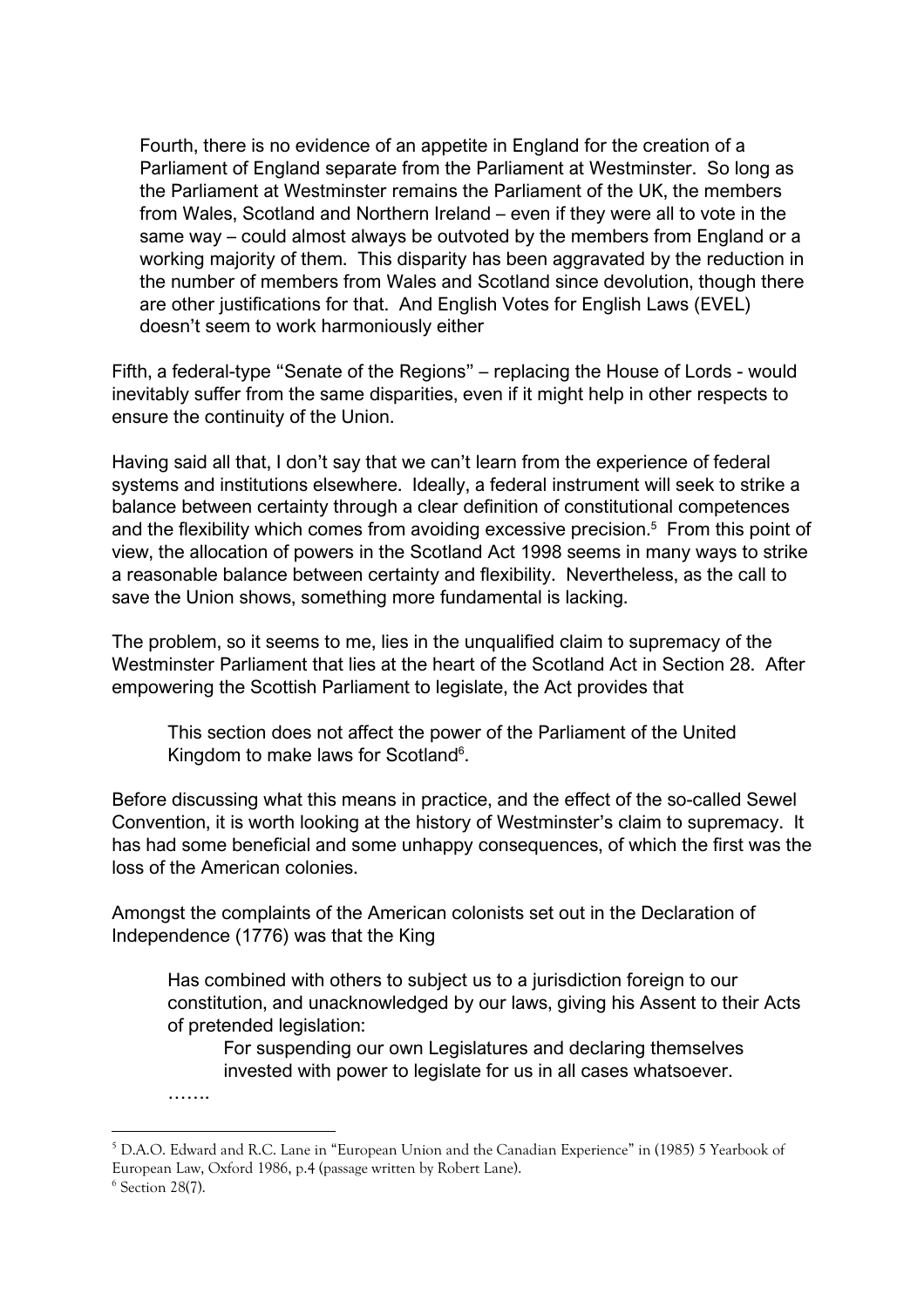[N]or have We been wanting in attentions to our British brethren. We have warned them from time to time of attempts by their legislature to extend an unwarrantable jurisdiction over us. …

Despite the setback of 1776, the British Empire continued to grow, establishing colonies with their own legislatures - but subject always to the supremacy of the socalled "Imperial Parliament". That expression continued to be used well into the last century, although no attempt was ever made to change its composition to reflect its 'imperial' pretentions. It always was, as it still is, the Parliament of the United Kingdom, in which England plays a predominant role.

During the early part of the nineteenth century, questions arose as to the validity of laws passed by colonial Parliaments because there were, or were said to be, inconsistencies between them and the laws of the Imperial Parliament – a state of affairs known, in lawyers' jargon, as "repugnancy".

This had proved to be a particular problem in South Australia where legislative havoc was created by an obstinate Yorkshireman, Benjamin Boothby. He had been sent out by the Colonial Office to be a Justice of the Supreme Court of South Australia. Once there, he struck down a number of local statutes on grounds of repugnancy. He held that a newly elected Parliament of South Australia had not been validly constituted, and he challenged the appointment of two new Justices on the ground that only barristers trained in England or Ireland were eligible for appointment.

Partly in consequence of this, in 1865, Westminster passed the Colonial Laws Validity Act, which prescribed with some precision the circumstances in which a 'colonial law' might be declared void for repugnancy. And to overcome the depredations of Benjamin Boothby, the Act also provided for the absolute right of colonial legislatures to establish courts of law, to provide for the administration of justice, and to determine the constitution, powers and procedure of the legislature,

The process of statutory interpretation prescribed by the 1865 Act is analogous to the technique known in England as "reading down" – interpreting statutes to bear a meaning that is constitutionally valid (described by an Australian scholar as "good law for the 'bad man'"7 ) This in turn is analogous to the so-called *Marleasing* method of interpretation to achieve compatibility where EU legislation appears to conflict with national legislation.

Along the same lines, only last year, in the case concerning the conflict between the UK Parliament's Withdrawal Act and the Scottish Parliament's Legal Continuity Bill, the UK Supreme Court conducted a close comparison between the terms of a Westminster statute and a Holyrood statute to see how far they were compatible.<sup>8</sup>

<sup>7</sup> David Hume « The Rule of Law in reading down: Good Law for the 'Bad Man', (2014) 37(3) Melbourne University Law Review p. 620, taking up the 'Bad Man' theory of Justice Oliver Wendell Holmes in "The Path of the Law" (1897) 10 Harvard Law Review 457.

<sup>8</sup> *The UK Withdrawal from the European Union (Legal Continuity ) (Scotland) Bill – a Reference by the Attorney General and the Advocate General for Scotland (Scotland)*, [2018] UKSC 64, from paragraph 98.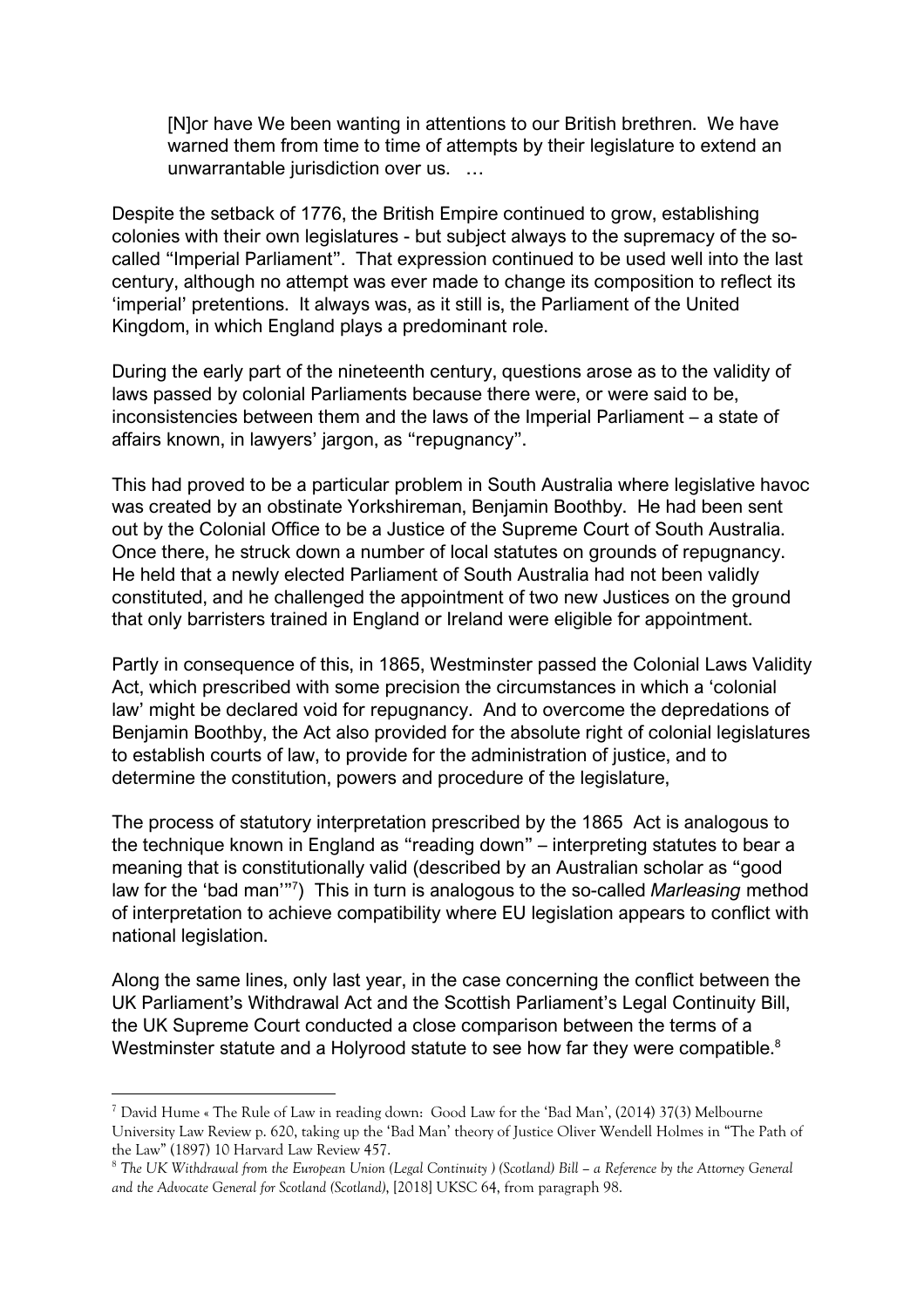Statutory interpretation is often found to be a dry subject for those who have the misfortune to be lawyers. But it has political consequences as the experience of Canada shows.

In 1867 Westminster enacted the British North America Act. This laid down the governmental structure of a new 'Dominion under the Crown' - to be known as Canada - with its own Parliament of two Houses – a Senate and a House of Commons. The Act allocated power between the federal Parliament and the legislatures of the Provinces, each of which was given 'exclusive powers' over a wide range of topics.<sup>9</sup>

The powers of the Parliament of Canada were (and still are)

"to make laws for the peace, order, and good government of Canada, *in relation to all matters not coming within the classes of subjects … assigned exclusively to the Legislatures of the provinces* …"

The list of matters falling within the exclusive legislative authority of the Parliament of Canada is added "for greater certainty".10

The Yin and Yang of two sets of exclusive powers was policed by the Judicial Committee of the Privy Council, which had become the ultimate court of appeal for the Empire (presided in many cases by a Scottish judge, Lord Watson). The judgments ('advice') of the Judicial Committee tended to favour the Canadian Provinces, on the basis that the Act was clear: the federal Parliament could not intrude upon the exclusive powers of the provinces.

This approach has been criticised on the ground that it undervalued the overriding obligation of the Parliament of Canada "to make laws for the peace, order and good government of Canada", and effectively subordinated the federal power to the power of the constituent Provinces. It has been argued that this was because the Judicial Committee approached interpretation of the Act as if it were an ordinary statute allocating powers between subordinate authorities, rather than an embryo constitution calling for different canons of interpretation.

The limitative approach of the Privy Council made it necessary for Westminster to pass a series of British North America Acts to allow the Parliament of Canada to legislate on a variety of matters, such as the accession of new Provinces, the jurisdiction of the Provinces over natural resources, the jurisdiction of the federal Parliament over unemployment insurance, and power to pass legislation on old age pensions.11

<sup>&</sup>lt;sup>9</sup> Section 92.

<sup>&</sup>lt;sup>10</sup> Section 91.

<sup>&</sup>lt;sup>11</sup> [References to be added]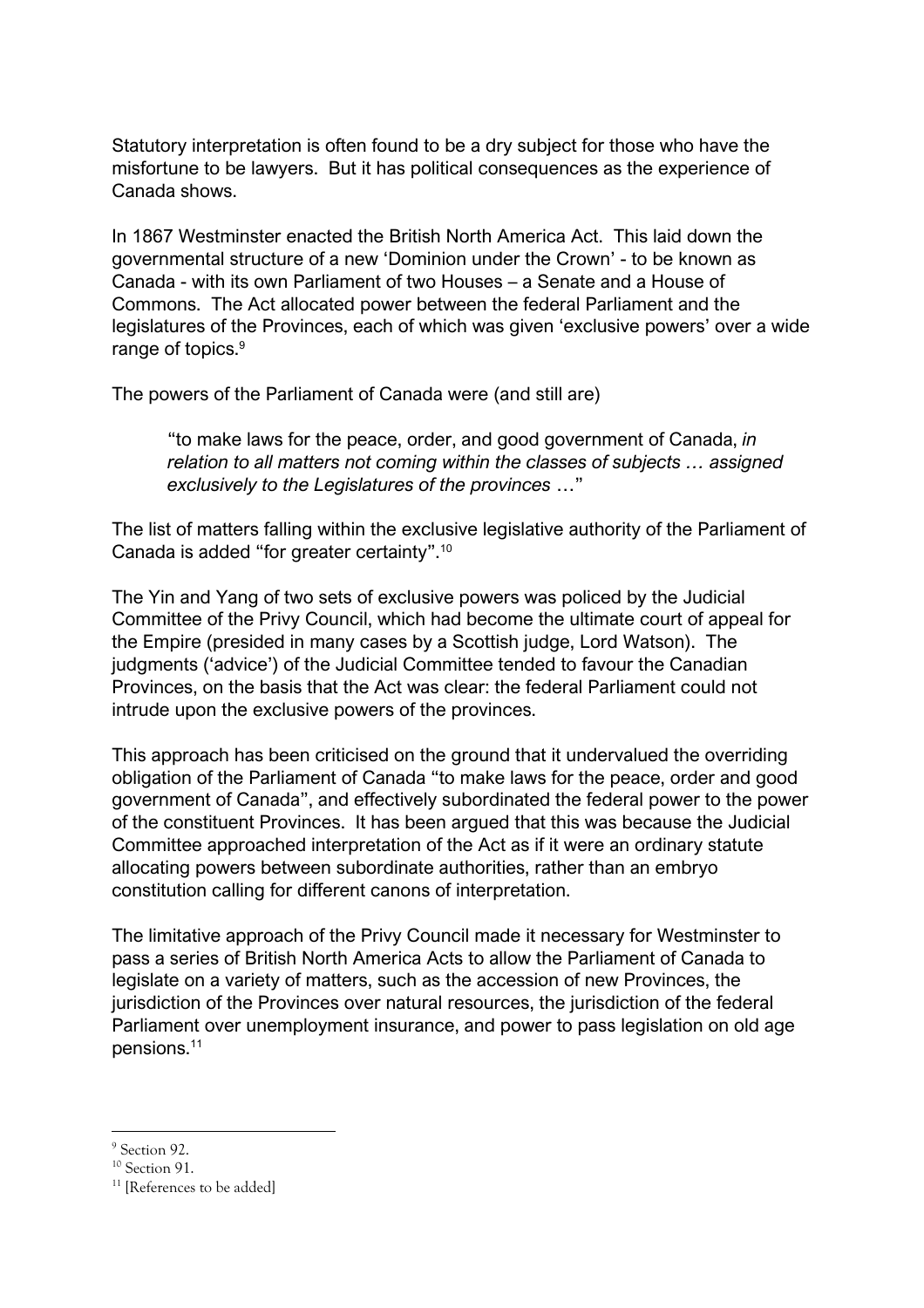The British North American Act never reached the stage of becoming the constitution of an independent and highly influential state until it was 'repatriated' by the Canada Act of 1982, the 1867 Act then being retitled in Canada as the Constitution Act 1867.

The Canadian experience illustrates, I think, three points that are relevant for our purposes:

- 1. Problems arise where exclusive powers are allocated to different levels of government,
- 2. Conflict between exclusive powers can be policed by a court, and
- 3. The approach of the court may help or hinder the solution of problems that are hidden behind the legalism of statutes.

One of the strong arguments against the Privy Council's approach has been that, while the allocation of *exclusive* powers to the Provinces may have been appropriate to the economy of Canada in the mid-nineteenth century, it proved to be a legislative straitjacket as the modern economy developed. Thus, for example, the exclusive powers of the Provinces enabled them to maintain or erect non-tariff barriers to internal trade.<sup>12</sup> In other words, they stood in the way of the creation of a single economic market in the Dominion.

Contrast, in this respect, the way in which the EEC Treaty, which outlawed covert restrictions on trade, opened up the single market in areas as unexpected as free movement of tile-layers, lawyers and picture conservators.13

(I am not in a position to assess the economic consequences for Canada, but the experience may act as a warning in relation to the coming re-allocation of powers between Westminster and Holyrood that will be "repatriated from Brussels" in consequence of Brexit. Watch this space for a dreary battle to come.)

An opposite point of view expressed by Pierre Trudeau, who remarked that, without the Privy Council's support for provincial autonomy, "Quebec separation might not be a threat today; it might be an accomplished fact". The 1867 Act provided for the special circumstances of Quebec as a former province of France, speaking French and living under a civil law legal system. And the protection of minorities became a constant refrain in the case law of the Privy Council – for example, in relation to the rights of the native Americans – or, perhaps more accurately, on the power of the Provinces to regulate their privilege of hunting or fishing, or to dispossess them of tribal lands<sup>14</sup>

<sup>14</sup> See, for example, *St Catherine's Milling and Lumber Company v The Queen on the Information of the Attorney General of Ontario*, [1888] UKPC 70.[and other references to be added]

<sup>&</sup>lt;sup>12</sup> See Edward and Lane, *op.cit.* [and further refences to be added]

<sup>&</sup>lt;sup>13</sup> [References to be added]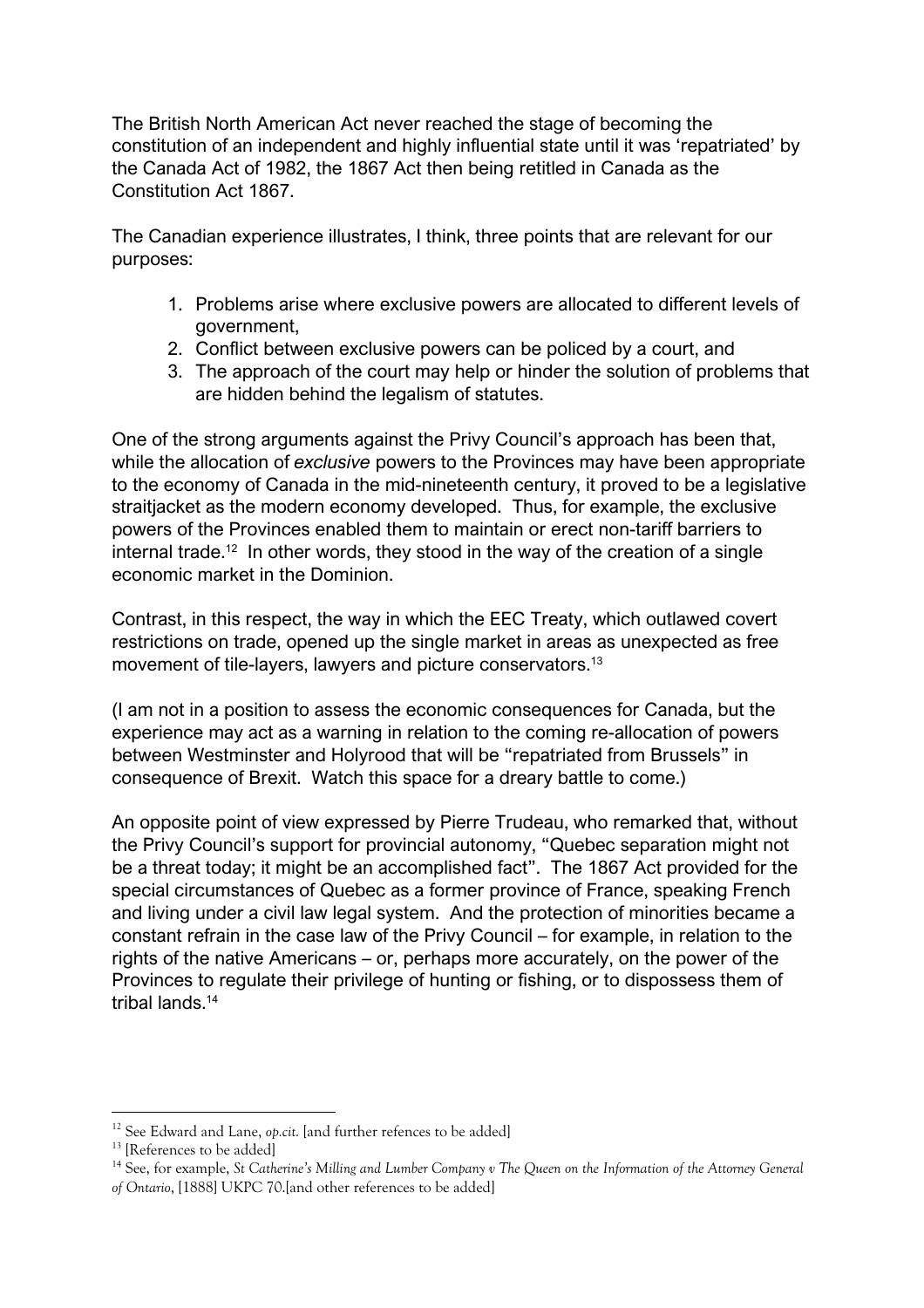In another continent, a nineteenth century traveller in India reported having come across a village in which the people were offering a sacrifice to the Judicial Committee for returning their lands to them.15

In 1929 the approach of the Privy Council to constitutional interpretation underwent a sea change in the so-called the "Persons Case".16 The 1867 Act provided for a two chamber Parliament – an elected House of Commons and a Senate of "qualified persons" appointed by the Governor-General.17 The question that arose was whether women were "qualified persons" eligible for appointment to the Senate. The Supreme Court of Canada held, by a majority, that they were not.

The case was appealed to the Judicial Committee of the Privy Council. Writing for the Committee, the Lord Chancellor, Lord Sankey, said that

The exclusion of women from all public offices is a relic of days more barbarous than ours….To those who ask why the word "person" should include females, the obvious answer is why should it not.

In arriving at this conclusion, Lord Sankey set out an entirely new approach to the interpretation of constitutional statutes:

The British North America Act planted in Canada a living tree capable of growth and expansion within its natural limits. The object of the Act was to grant a constitution to Canada. Like all written constitutions it has been subject to development through usage and convention …

Their Lordships do not conceive it to be [their] duty – it is certainly not their desire – to cut down the provisions of the Act by a narrow and technical construction, but rather to give it a large and liberal interpretation so that the Dominion to a great extent, but within certain fixed limits, may be mistress in her own house, as the provinces to a great extent, but within certain fixed limits, are mistresses in theirs.

Decisions of the Judicial Committee on the rights of minorities did not find universal favour. One decision on an appeal from New Zealand led to public protests in the streets by lawyers and judges, and to a judicial statement that New Zealand courts should not follow the decisions of the Judicial Committee.<sup>18</sup> In the end, however, New Zealand was the last of the old Dominions to abolish the right of appeal to the Privy Council. Whatever its practical merits, the right of appeal to a court sitting in London had been seen "a badge of inferiority".19

 $15$  [Mohr, p. 16]

<sup>&</sup>lt;sup>16</sup> Edwards v Attorney General of Canada [1929] UKPC 86<sup>17</sup> Section 24

<sup>&</sup>lt;sup>18</sup> [Reference to be added]

 $19$  [Mohr, p.13.]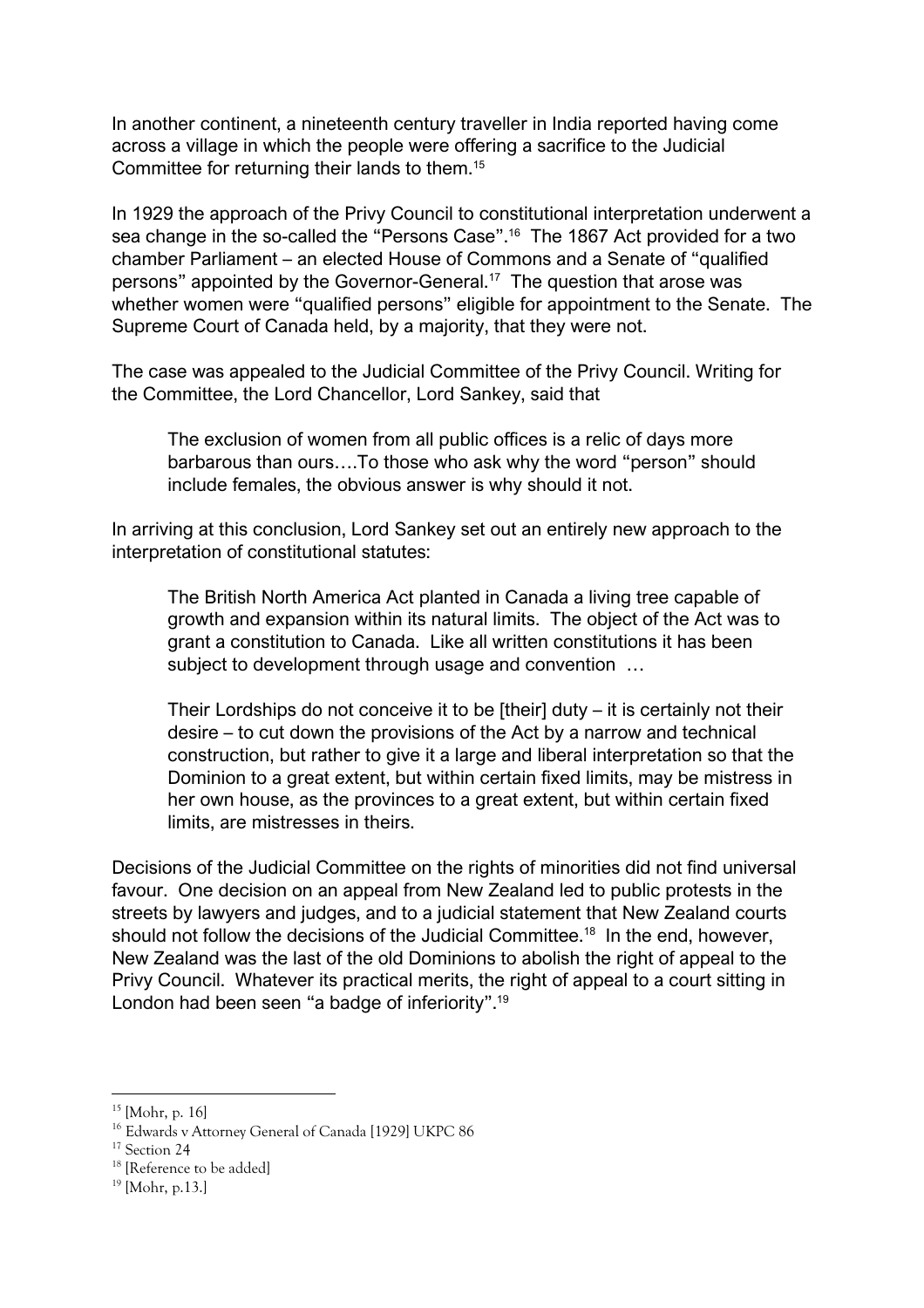The Canadian Persons case was decided in 1929. In the meanwhile, the issue of Westminster supremacy had been discussed at Imperial Conferences in the Conferences in 1926 and 1930. The outcome was the Statute of Westminster 1931, which declared that

No Act of Parliament of the United Kingdom passed after the commencement of this Act shall extend, or be deemed to extend, to a Dominion as part of the law of that Dominion, unless it is expressly declared in that Act that that Dominion has requested, and consented to, the enactment thereof.

The Dominions in question were the 'old' Dominions: Canada, Australia, New Zealand, South Africa, the Irish Free State and Newfoundland.

With the mention of the Irish Free State, we can turn nearer home to the vexed saga of Irish Home Rule, which offers some lessons for our situation. I go no further back than the Government of Ireland Act 1914. The coming into force of that Act was suspended on the outbreak of the first World War, and it never came into force.

The Act began by providing for the creation of an Irish Parliament, "consisting of His Majesty the King and two Houses" – a Senate and a House of Commons. But it went on to declare that

Notwithstanding the establishment of the Irish Parliament …, the supreme power and authority of the Parliament of the United Kingdom shall remain unaffected and undiminished over all persons, matters and things in Ireland and every part thereof.

Subject to that, the Act went on to empower the Irish Parliament to make laws for the peace, order and good government of Ireland, but subject also to a long list of exceptions. Section 3 prohibited laws interfering with religious equality – a provision which was deemed necessary to afford statutory protection to the Protestant minority in what would become an Ireland of 32 counties with a Catholic majority. Section 28 transferred the ultimate court of appeal from the House of Lords to the Judicial Committee of the Privy Council.

After the War, the Act of 1914 was never brought into force. A new Government of Ireland Act was passed in 1920 providing for 2 "Home Rule Irelands": the 26 counties of the south and the 6 counties of the north. The Parliament of Northern Ireland, constituted under the Act, came into being in 1921.

Although the scheme of the 1920 Act differed considerably from that of the 1914 Act, it still provided that

The supreme authority of the Parliament of the United Kingdom shall remain unaffected and undiminished over all persons, matter and things in Ireland and every part thereof.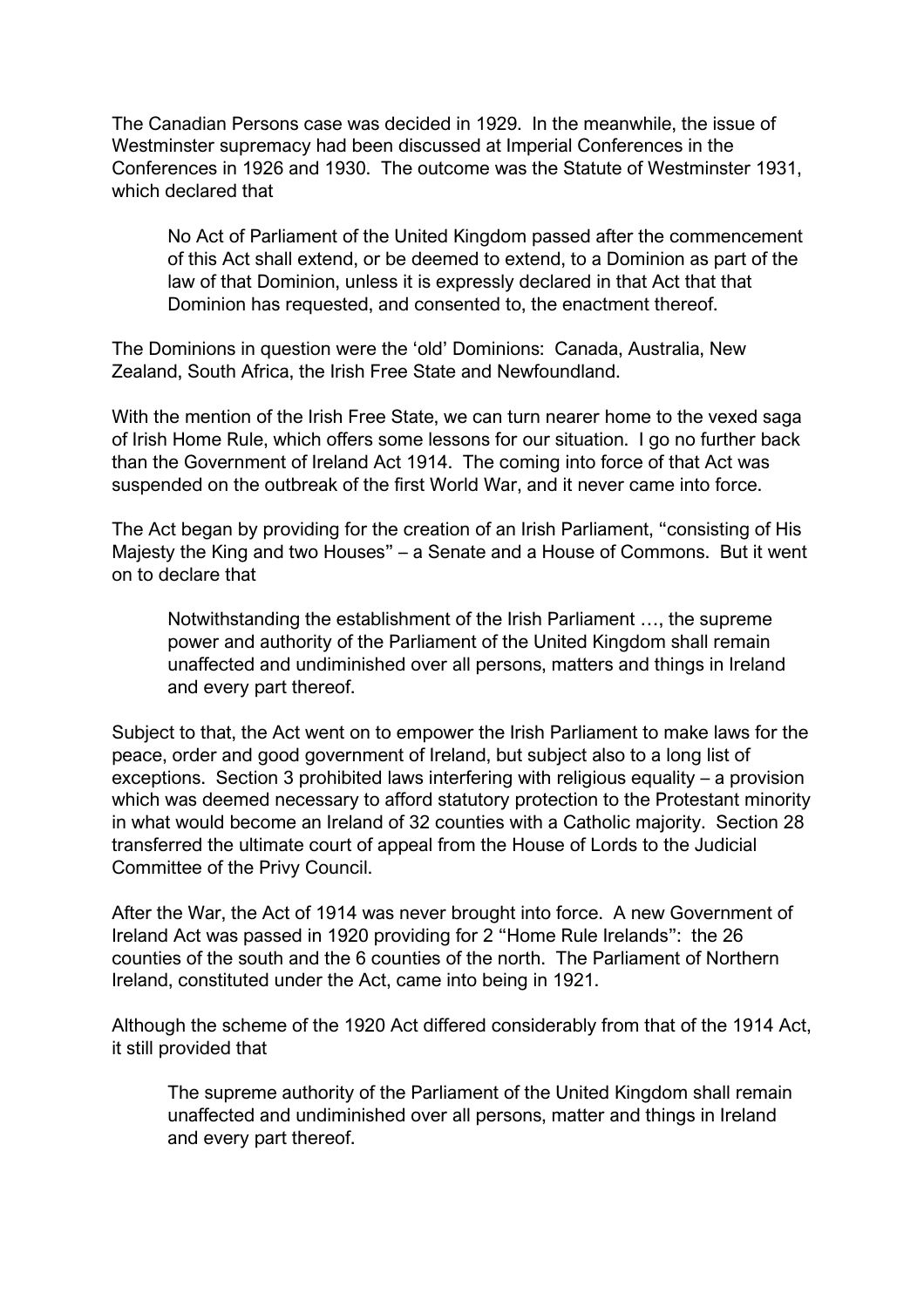This proved to be a major bone of contention in the negotiations that led, after much bloodshed, to the Anglo-Irish Treaty of 1921.

The Treaty provided for the creation of a new Dominion, to be known as the Irish Free State, and sharing the same position as the other Dominions. It provided for the Parliament of Northern Ireland to vote to join the Free State, but it did not do so.

As we have seen, Westminster's claim to supremacy in relation to the Dominions was formally ended by the Statute of Westminster, although the representatives of the Free State maintained that it had already been ended by the Anglo-Irish Treaty.

The appellate jurisdiction of the Judicial Committee, which continued after 1922, had an unhappy history – and on one occasion an inglorious one. In a case concerning the remuneration of civil servants who had been transferred to the service of the Free State, the Privy Council held that they were entitled to higher compensation than that to which the Irish Supreme Court had held they were entitled. It turned out that this was due to an error as to dates, for which the former Lord Chancellor, Lord Cave, who had chaired the Committee, had been responsible. It did not help that Cave was himself an ardent Unionist.

The Privy Council was accused of 'criminal ignorance' and the Irish Courts were urged no longer "to prostrate themselves perpetually in awe before the majestic presence of the Judicial Committee". Eventually, when Cave was already on his deathbed, the other members of the Committee, led by Lord Haldane, had to stand up before the House of Lords and admit that they were wrong. Lord Dunedin declared that it was no pleasant matter to "stand in a white sheet and say that you were wrong" but that it would be "cowardly for a man to run away and not accept his share of responsibility". Lord Finlay, another Scot avoided this humiliating exhibition by pleading ill health.

Eventually, the Free State abolished the jurisdiction of the Privy Council in 1933.

The history of the relationship between the UK authorities and the Parliament of Northern Ireland was rather different. Notwithstanding the Westminster claim of supremacy, Sir Ivor Jennings, one of the foremost constitutional experts, argued in 1959 that

It would be unconstitutional for [the United Kingdom] parliament to exercise its legal power of legislation in the matters delegated to the parliament of Northern Ireland, except with the consent of that parliament".<sup>20</sup>

In light of recent events, the reason for this policy of non-intervention is not entirely clear. But the clue may lie in one of the discussion papers submitted in 1973 when the UK government had to decide what to do after abolishing the Parliament of Northern Ireland:

<sup>20</sup> Ivor Jennings, *The Law and the Constitution*, University of London Press, 1959, p. 157.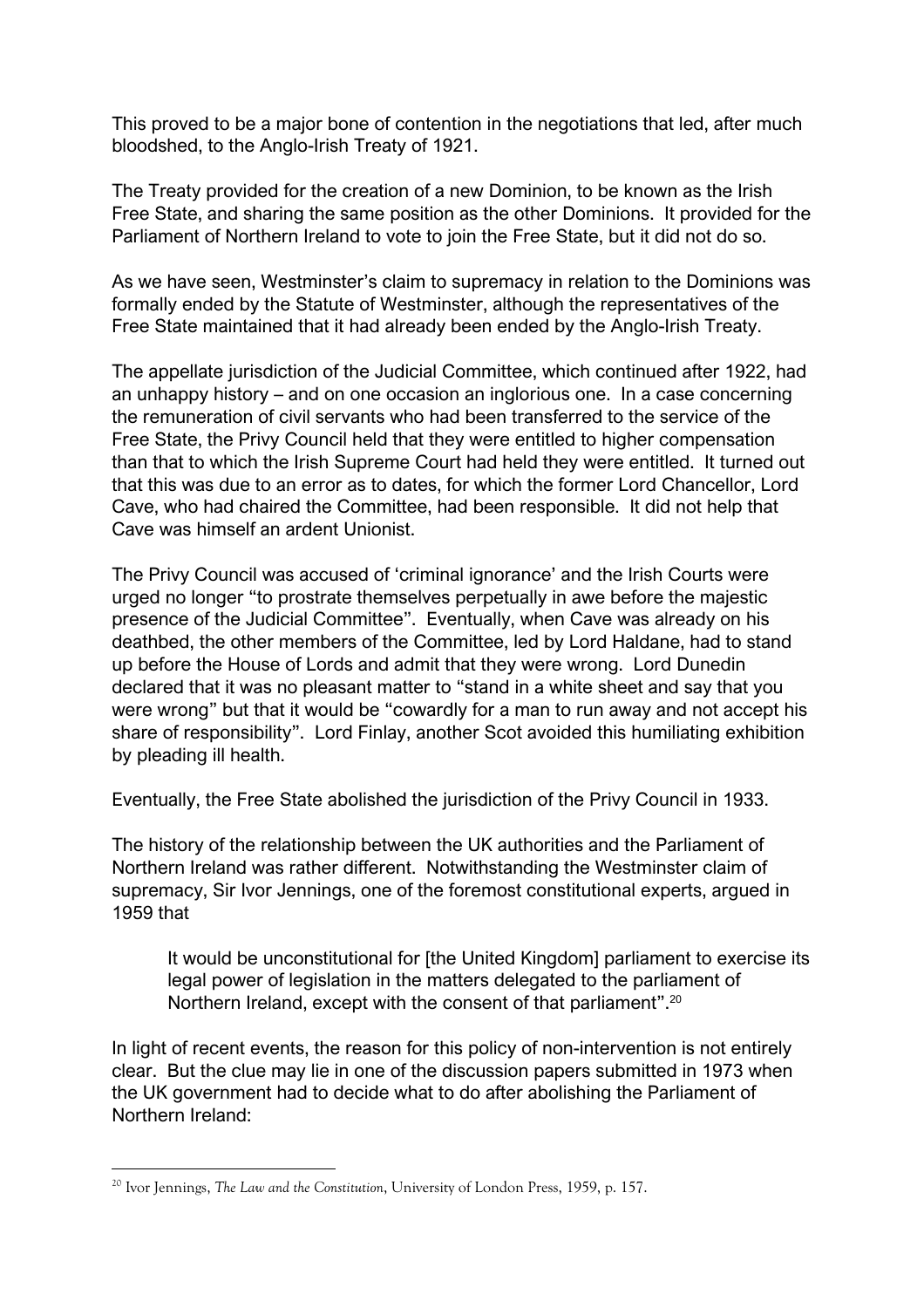There is a view that any new legislature should not be called a Parliament. … [T]he title [Parliament] and adoption of elaborate Westminster procedures have not only been out of proportion to the real functions, independently performed, and to the size of the population covered by them, … but has also promoted a false view of 'Stormont sovereignty', which has been positively harmful.

One malign consequence of non-intervention was that it allowed the Parliament of Northern Ireland to do precisely what the Government of Ireland Act had tried to prevent – discrimination against minorities. The aim had been to protect the Protestant minority against a predominantly Catholic Parliament of all Ireland. Because of the policy of non-intervention in Northern Ireland, the precautions put in place did not prevent discrimination against the minority Catholic population. The consequence, as we know to our cost, was the Troubles.

After that long – perhaps overlong – tour round the history of Westminster supremacy, I come at last to see how the lessons learned from past experience can be applied to our present situation.

First, the fact that the Scottish Parliament is a 'Parliament', and not an 'Assembly' (as was proposed in the failed Scotland Act of 1978) has a particular resonance. Perhaps this is because of the insistence on the 'sovereignty' of the Westminster Parliament. But there are many Parliaments round the world that do not insist on their absolute sovereignty or supremacy.

Indeed, a close study of Dicey's work on the constitution shows that he was concerned with the legislative sovereignty of Westminster – understood as the Monarch, the House of Lords and the House of Commons acting together. Moreover, he recognised that there are practical limits to legislative supremacy:

A sovereign may wish to do many things which he either cannot do at all or can do only at great risk of serious resistance. . .It would be rash of the Imperial Parliament to abolish the Scotch law Courts and assimilate the law of Scotland to the law of England. But no one can feel sure at what point Scotch resistance to such a change would become serious. 21

'Sovereignty' – that dusty desert of abstractions, as James Bryce called it<sup>22</sup>– is yet another of those words that "darken counsel and confuse thought". We are better off without it if we are to determine how the powers of the Westminster and Holyrood Parliament should be allocated and controlled.

As we have seen in the case of Canada, it would be possible to approach the problem by the allocation of exclusive powers. This has, in one respect, been done in the Scotland Act by allocating reserved powers to Westminster. But the powers of Holyrood are clearly and explicitly not exclusive.

<sup>21</sup> P. 79

<sup>&</sup>lt;sup>22</sup> [Reference to be added]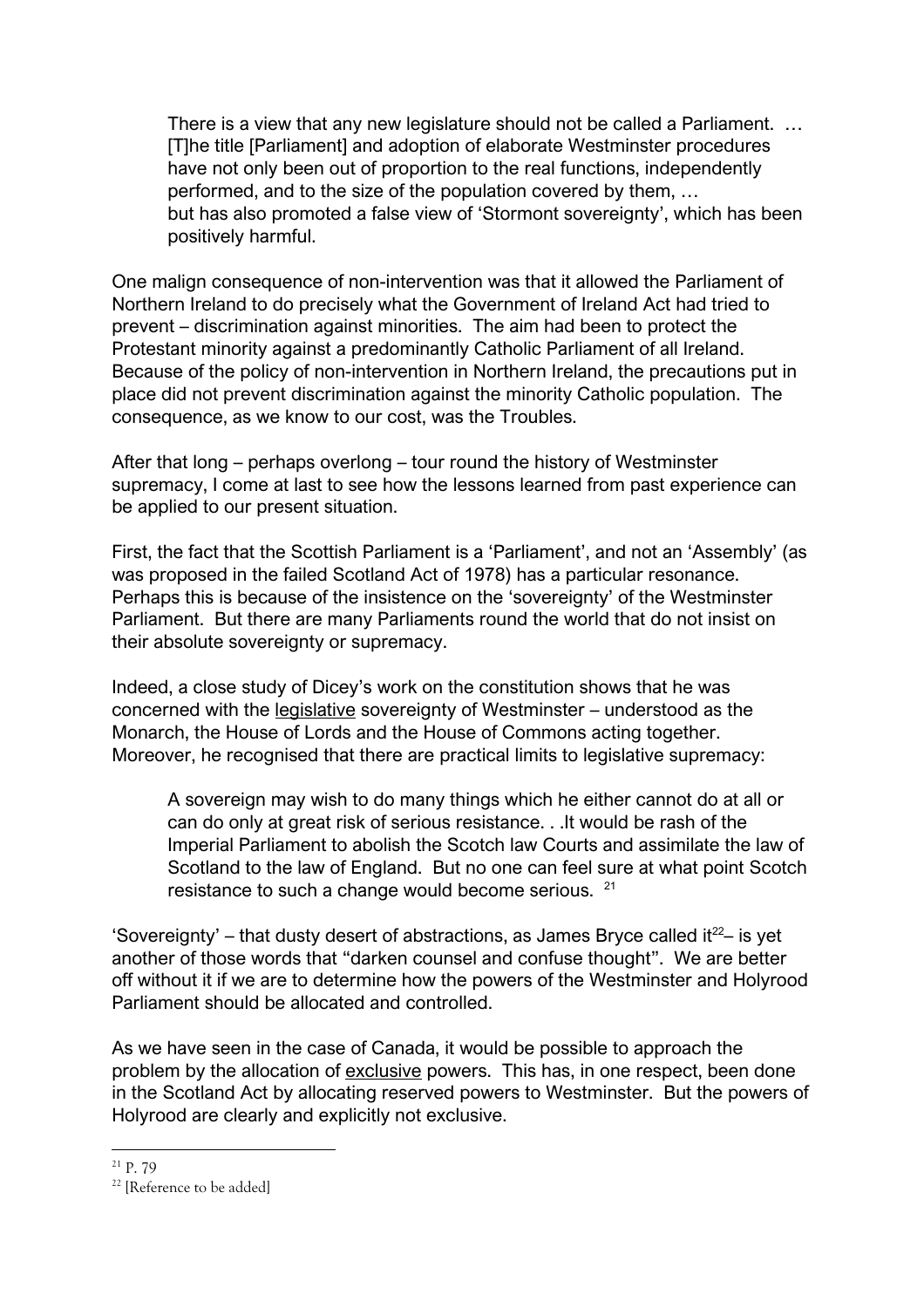A system of exclusive and shared powers was envisaged in the embryo constitution drawn up by the Scottish National Assembly, led by John MacCormick, father of Professor Sir Neil MacCormick. You will find the text printed as an Appendix to John MacCormick's autobiography, "The Flag in the Wind", which has been republished by Birlinn with a fine filial Introduction by Neil.

Incidentally, the Scottish National Assembly, or the Scottish Covenant that followed, was not the work of the SNP. John MacCormick ('King John') had been forced out of the party in 1942 by a faction led by Douglas Young, a graduate of this University and later a lecturer here. MacCormick stood as 'National' candidate in opposition to Labour in the Paisley by-election of 1947 was supported by such Tory worthies as Walter Elliott, Peter Thorneycroft, Reginald Manningham Buller and Lady Tweedsmuir. He went on to win legal fame as the pursuer in the "E II R" case.<sup>23</sup>

The most powerful argument against a system of mutually exclusive powers is, I think, the economic argument - that the rigidity of exclusive powers militates against the flexibility that a modern economy requires. The scheme of the Scotland Act 1998 (unlike the failed Act of 197824, is flexible to the extent that, having reserved specified powers to Westminster, all other powers are left to Holyrood. The problem lies in the assertion of unqualified Westminster supremacy in Section 28 (7).

The current solution to this problem is the so-called 'Sewel Convention', based on an assurance given by Lord Sewel (then a government minister) during the passage of the Scotland Bill through the House of Lords. This says that

The Parliament of the United Kingdom will not normally legislate with regard to devolved matters without the consent of the Scottish Parliament.25

This led to the system of Legislative Consent Motions by which the Scottish Parliament consents to legislation by Westminster. For a long time, this worked well and some 160 LCM's were passed.

Notwithstanding the relative success of the system, there was pressure for the Sewel Convention to be placed on a firmer footing than a ministerial assurance to the House of Lords. The Smith Commission recommended that the Convention should be placed on a statutory footing. This was done in the Scotland Act of 2016, so that it now reads:

This section does not affect the power of the Parliament of the United Kingdom to make laws for Scotland.

<sup>23</sup> *MacCormick v The Lord Advocate* [Reference to be added

<sup>&</sup>lt;sup>24</sup> [Reference to be added]

<sup>&</sup>lt;sup>25</sup> [Check text of what Lord Sewel said in the Lords]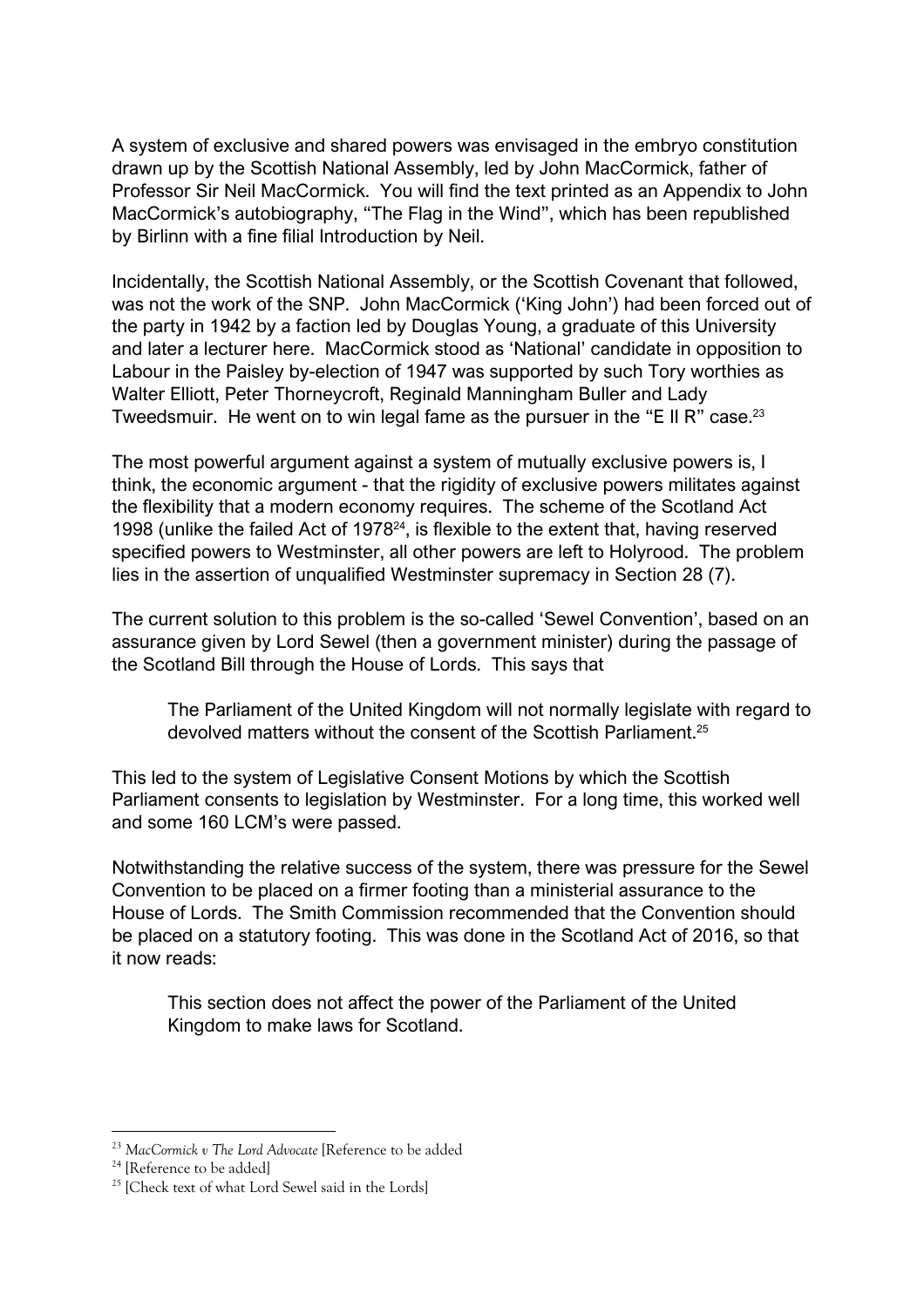But it is recognised that the Parliament of the United Kingdom will not normally legislate with regard to devolved matters without the consent of the Scottish Parliament.

The interpretation of this provision came before the Supreme Court in the first *Miller* case about the power of the Executive to give an Article 50 notice of the intention to withdraw from the EU without Parliamentary consent. In a few brief paragraphs, the Court held that, despite statutory enactment, the Convention remains no more than a Convention.

The policing of its scope and the manner of its operation does not lie within the constitutional remit of the judiciary, which is to protect the rule of law.26

I confess that, for me, that was a lost opportunity. It is true that the statute had enacted the terms of the Convention. But, as I see it, the intention was to place the Convention on a statutory footing, and so remove it from the sphere of nonjusticiable Conventions.

So, what can now be done? It has been made abundantly clear in the contorted process of enacting the EU Withdrawal Act, that the present government does not regard the statutory enactment of the Sewel Convention as being in any way binding upon them or on the Westminster Parliament. The Scottish Parliament has simply been told to get on with its day job.

For myself, if the Union is to be saved, it is essential to introduce some form of independent institutional policing of the relationship between Westminster and Holyrood.

Past experience may suggest that the boundaries of that relationship should be the work of a court. In the Scotland Act as originally enacted, this was to be the Judicial Committee of the Privy Council, a jurisdiction now transferred to the Supreme Court.

However, the exercise of judicial oversight in the various Brexit and Prorogation cases has been questioned in a rather ambivalent way by Lord Sumption and others who see a clear distinction between law and politics. For myself, that is an absurd binary distinction that bears no relationship to the real world. It seeks to draw "a boundary where there is none".27

More importantly, however, the present Westminster Government seems to be determined to clip the wings of the judiciary rather than enlarge their jurisdiction. Indeed, it may be questioned whether the Supreme Court - the ultimate court of appeal in a very wide range of legal issues - is best placed to act as the referee in issues between Westminster and Holyrood.

<sup>&</sup>lt;sup>26</sup> [Reference to be added]

<sup>27</sup> Sir Stephen Sedley in the *London Review of Books*, 12 September 2019, pp. 4-5.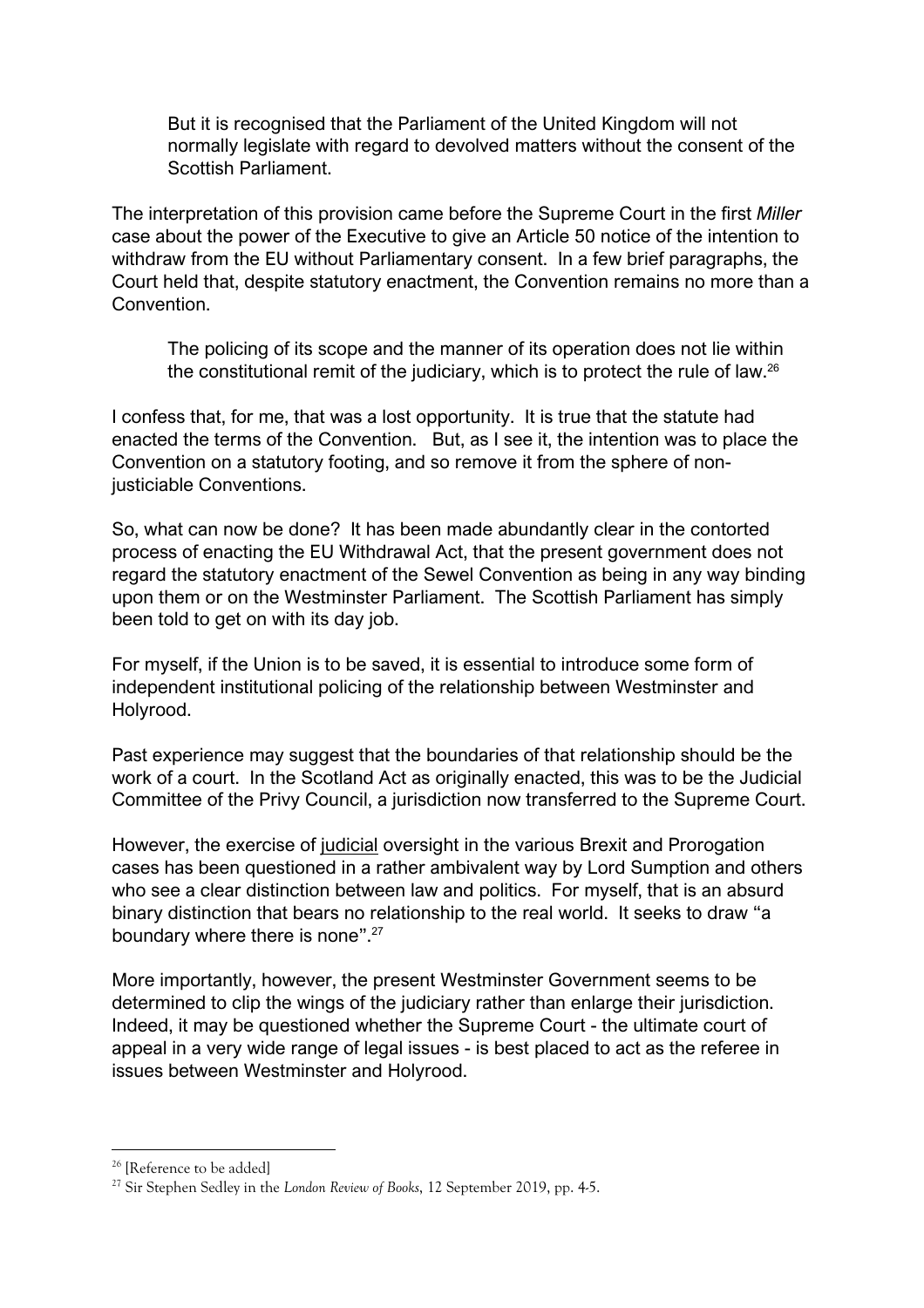That leads me to wonder whether a more imaginative solution might be found in the jurisdiction of the Privy Council. The Judicial Committee is, after all, simply a *committee* of a larger body, selected or appointed to perform specifically judicial functions.

The Privy Council, as such, is a very large body from the membership of which it would be possible to compose a Constitutional Committee to act as a constitutional policeman. This could include, as well as judges and other lawyers, members with experience of government and public affairs, whether as politicians, civil servants or many other ways.

Whatever may be the best solution – and mine is very embryonic - the current standoff suggests that we are speeding down Tam Dalyell's motorway. Political assurances of good behaviour and the establishment of more inter-ministerial or inter-parliamentary committees will not lead us to a secure exit.

After all, it is in the nature of politics to disagree and to seek and exercise power. The question is how that power should be divided and distributed, and how that division and distribution is to be policed so as to ensure "peace, order, and good government".